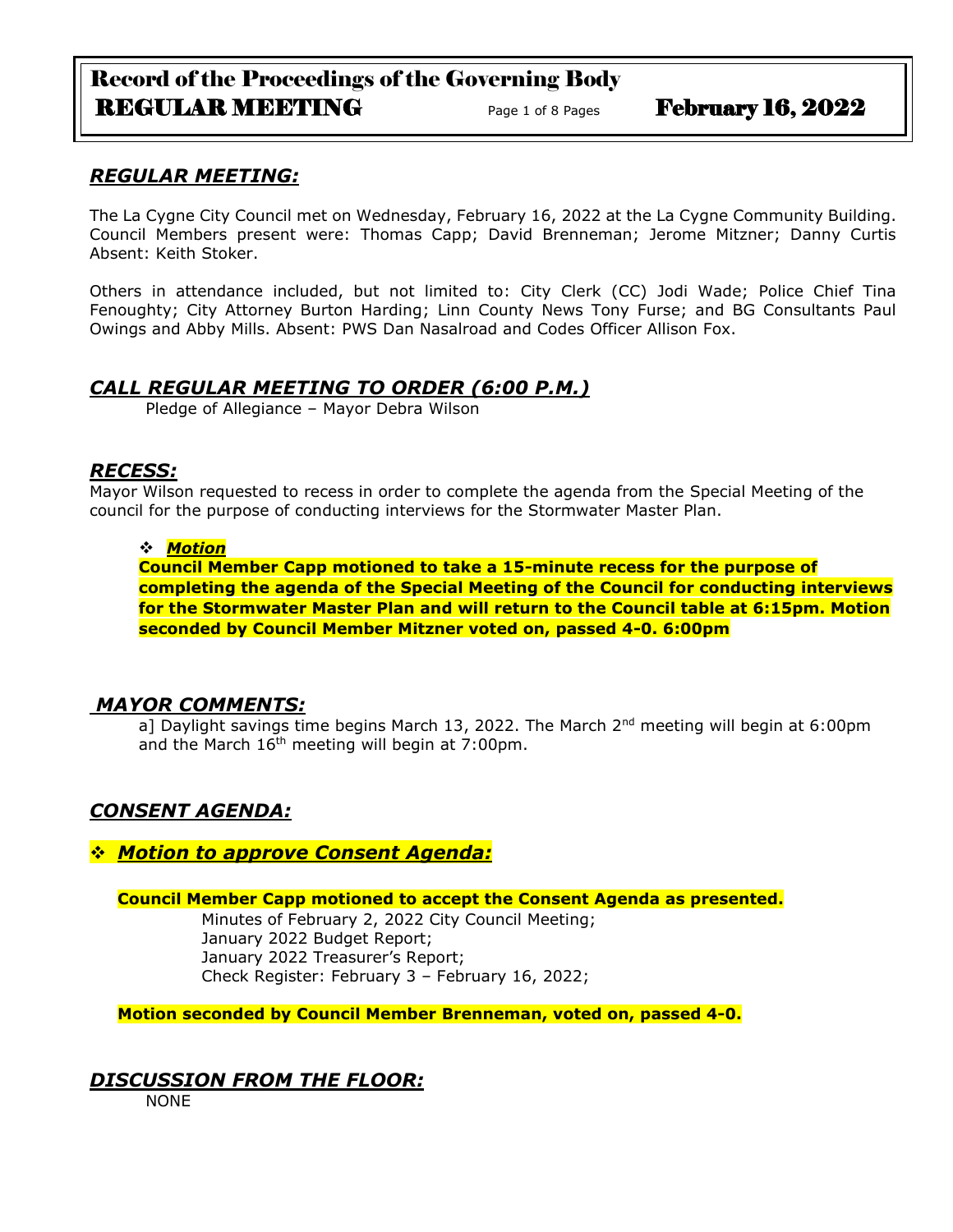# Record of the Proceedings of the Governing Body REGULAR MEETING Page 2 of 8 Pages February 16, 2022

# *SPECIAL PROJECTS:*

#### *WATER PLANT SETTLING POND PROJECT (MIDWEST ENGINEER GROUP/STARBUCK TRUCKING, LLC)*

No updates

#### *SEWER REHABILITATION PROJECT (BG CONSULTANTS)*

Advertisement for bids was released on February 9, 2022. Pre-bid meeting is scheduled for February 23, 2022 at 10:00am. Bid letting will be Wednesday, March 9, 2022 at 10:00am. CC Wade is working with Ransom Financial to get the interim financing ready for completion upon the rewarding of the project.

#### *STREET PROJECT – KDOT CCLIP PROJECT AT KS HWY 152 AND INDUSTRIAL BLVD (KDOT/KILLOUGH CONSTRUCTION/CFS ENGINEERING)*

Pre-construction meeting with Killough Construction, KDOT and CFS Engineering on Thursday, February 17, 2022 at 9:00am. Patron letter was reviewed by the Council. Council Member Curtis inquired about the sunken area on the road near Lincoln Avenue and  $7<sup>th</sup>$  Street. Council Member Mitzner advised the Council to visit with PWS Nasalroad about the sink hole on Lincoln Avenue.

#### *NEW FIRE STATION/PUBLIC SAFETY BUILDING*

CC Wade is working with SEKRPC on the revisions to the narratives in preparation to submit the grant application by the week of February 21-25, 2022. CC Wade has asked the Council to review the narratives for the application. CC Wade inquired if the Council was committed to having both the police and fire in the public safety building. Council Member Mitzner, who missed some meetings regarding this project, pursued conversation with Chief Fenoughty about her opinion. Chief Fenoughty discussed the issues with handling certain aspects of policing in a public area such as the City Hall. She addressed the pros and cons to having or not having the police in the City Hall. Mayor Wilson went around the table asking each council member their opinion on the building. Council Member Mitzner expressed concerns about not having the police centrally located. Council Member Capp discussed converting the Community Building to the police department. The Council was reminded about the Public Building Commission survey regarding the Community Building and the pursuit of remodeling the building in order to extend the space for City Hall. Council Member Curtis inquired about the financing for both the fire station and police department. CC Wade reviewed the funding in the capital reserve and discussed the necessity for grants. CC Wade advised the Council of the three alternate prices for the fire station/public safety building. Fire station only - \$606,976, fire station and future shell - \$755,611, and fire/police - \$881,867. CC Wade advised Council Member Curtis on the expenses to operate and maintain the building which would come out of the police and fire funds. Both funds would be capable to support the operation and maintenance of the buildings. The only new addition of cost would be insurance on the new building for the fire station as well as general repairs as needed.

#### ❖ *Motion*

**Council Member Mitzner motioned to modify the application to pursue funding only for a Fire Station. Motion seconded by Council Member Capp voted on, passed 4-0.**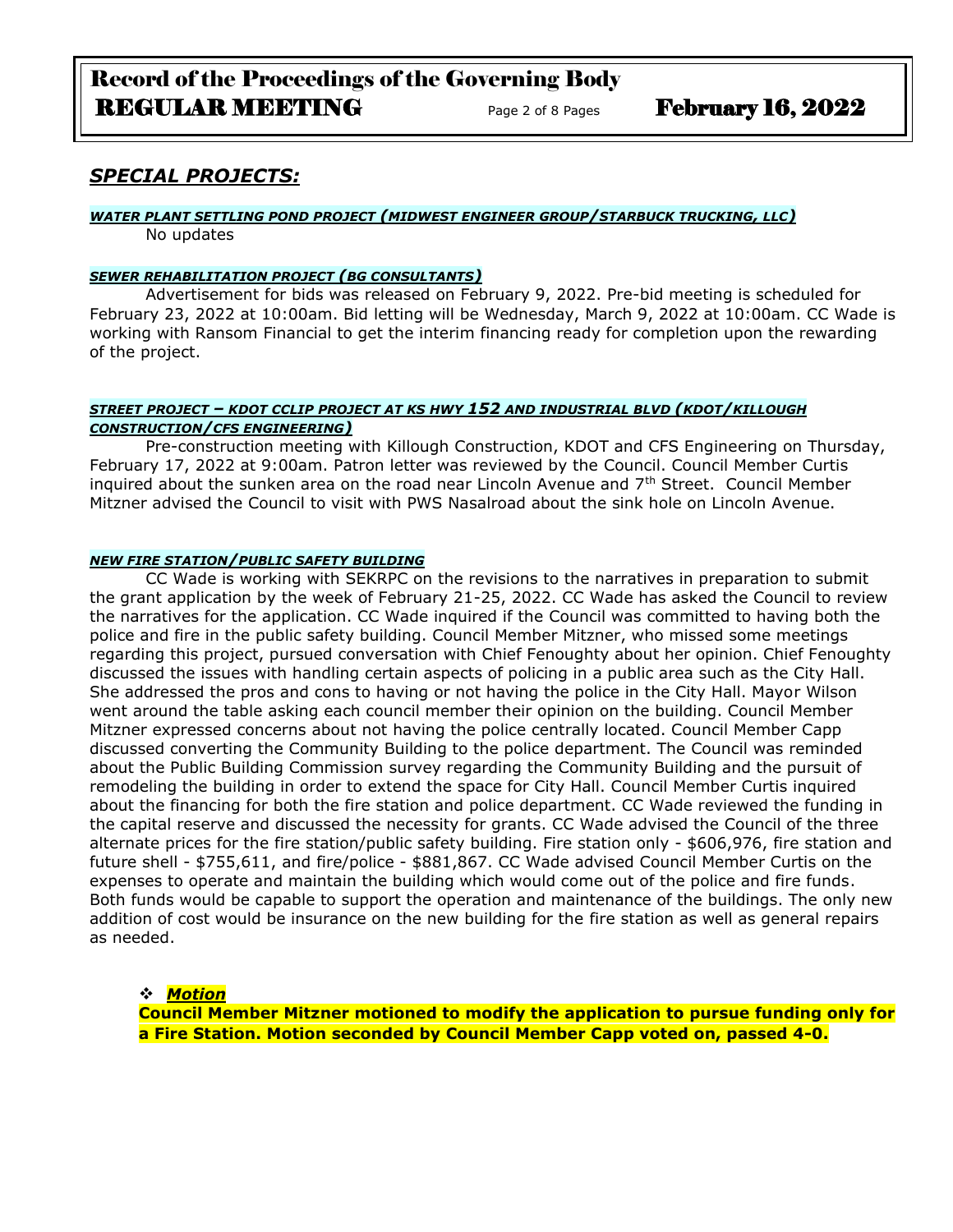#### *SPECIAL PROJECTS CONTINUED: NEW FIRE STATION/PUBLIC SAFETY BUILDING*

### ❖ *Motion*

**Council Member Mitzner motioned for city staff to look in to options for remodeling the Community Building to expand City Hall. Motion seconded by Council Member Capp voted on, passed 4-0.**

#### *AMERICAN RESCUE PLAN ACT FUNDS (ARPA)*

The first annual Project and Expenditure Report for the ARPA Local Fiscal Recovery Funds is due to the US Treasury by April 30, 2022.

### *REPORTS OF CITY OFFICERS:*

**CITY ATTORNEY –BURTON HARDING: NONE**

#### **POLICE CHIEF – TINA FENOUGHTY :**

5- Traffic Stops Conducted Citations issued since last meeting - 3

| Speed School Zone   | Tag Expired   |  |
|---------------------|---------------|--|
| Fail to Yield       | No Tag        |  |
| Insurance           | <b>NO DL</b>  |  |
| <b>RR Crossing</b>  | Speed         |  |
| Vicious Dog/RAL/Tag | Paraphernalia |  |
| Parking             | Equipment     |  |

#### **Calls for Service / Reports – 2/01/22 thru 02/15/22**

| Animal Complaint - 7      | Traffic Complaints - 1            |
|---------------------------|-----------------------------------|
| Assist Outside Agency - 1 | Civil Stand-by $-0$               |
| Building Check $-1$       | Citizen Assist CFS / contact - 10 |
| Fingerprints $-1$         | Juvenile Incident - 1             |
| Check Welfare $-0$        | Federal Record Checks-1           |
| Follow $Up - 8$           | Theft - $1$                       |
| Suspicious Activity - 7   | Vehicle Lockout - 1               |
| Disturbance $-0$          | Drug Case-0                       |
| Assault LEO $-0$          | Criminal Damage - 0               |
| Non-Injury Accident - 0   | Pedestrian Check - 1              |
| Disorderly Conduct - 0    | Warrant Attempt - 0               |
| Felony Warrant $-0$       | Misdemeanor Warrant - 0           |

**VIN Inspections-** 1 completed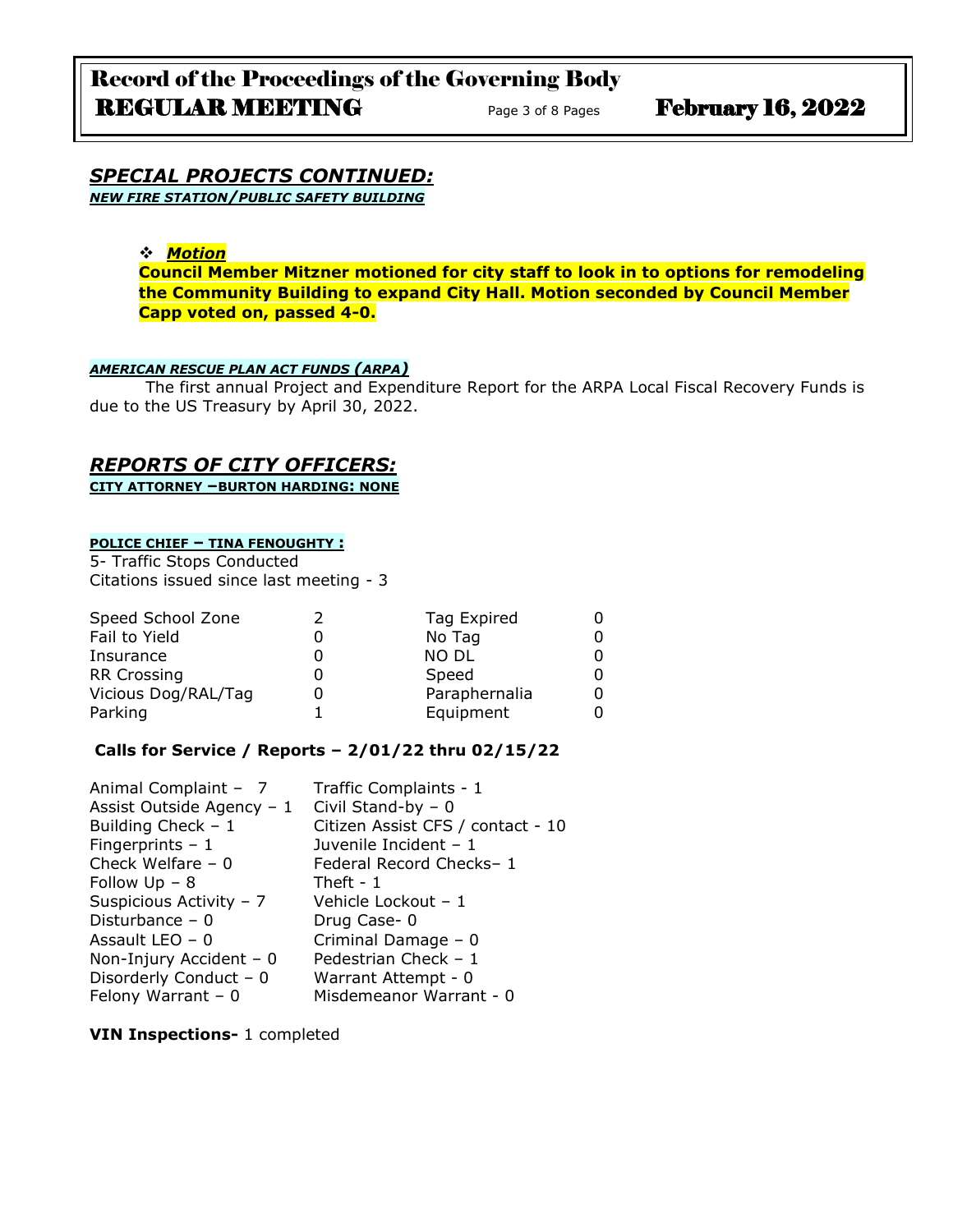### *REPORTS OF CITY OFFICERS CONTINUED:* **POLICE CHIEF – TINA FENOUGHTY :**

# *EXECUTIVE SESSION:*

### ❖ *Motion*

**Council Member Capp motioned to go in to executive session for 5-minutes for nonelected personnel review of individual performance and will return to the Council table at 6:55p.m. Motion seconded by Council Member Mitzner voted on, passed 4-0. 6:50p.m.**

Others in attendance included, but not limited to: Chief Fenoughty

# *OPEN SESSION RESUMED AT 6:55pm:*

#### **CODES ENFORCMENT – ALLISON FOX:**

NONE

#### **PUBLIC WORKS DEPARTMENT – PUBLIC WORKS SUPERINTENDENT (PWS) DAN NASALROAD: NONE** NONE

### **CITY CLERK – JODI WADE:**

NONE

Mayor Wilson commented on the lack of reports from the city staff in the agenda the past couple of meetings. Mayor Wilson made a point to the city staff to please be sure to get their reports in for the agenda.

### **CITY TREASURER/COURT CLERK – CONNIE GORE:**

2/3/2022- 2/15/2022

### **UTILITIES**

Monthly items completed:

January water report completed and forms filed with the state.

January gas report completed and gas rates were adjusted.

Jodi & Katie: Completed shut offs and the Waste Management audit while I was on vacation.

Printed meter read sheets and updated the handhelds for February meter reads.

### **COURT**

*Monthly Court items completed*: Reviewed and corrected the docket and prepared for court. Contacted attorneys and sent court reminders to them about the new court date. All citation were entered.

### **OTHER:**

Still working on the cemetery information for programmers on new module. Still working on the clean-up of records on Oak Lawn Cemetery. Completed the 4-digit zip code entries for the utility bills.

Worked with tech on the Front Desk module.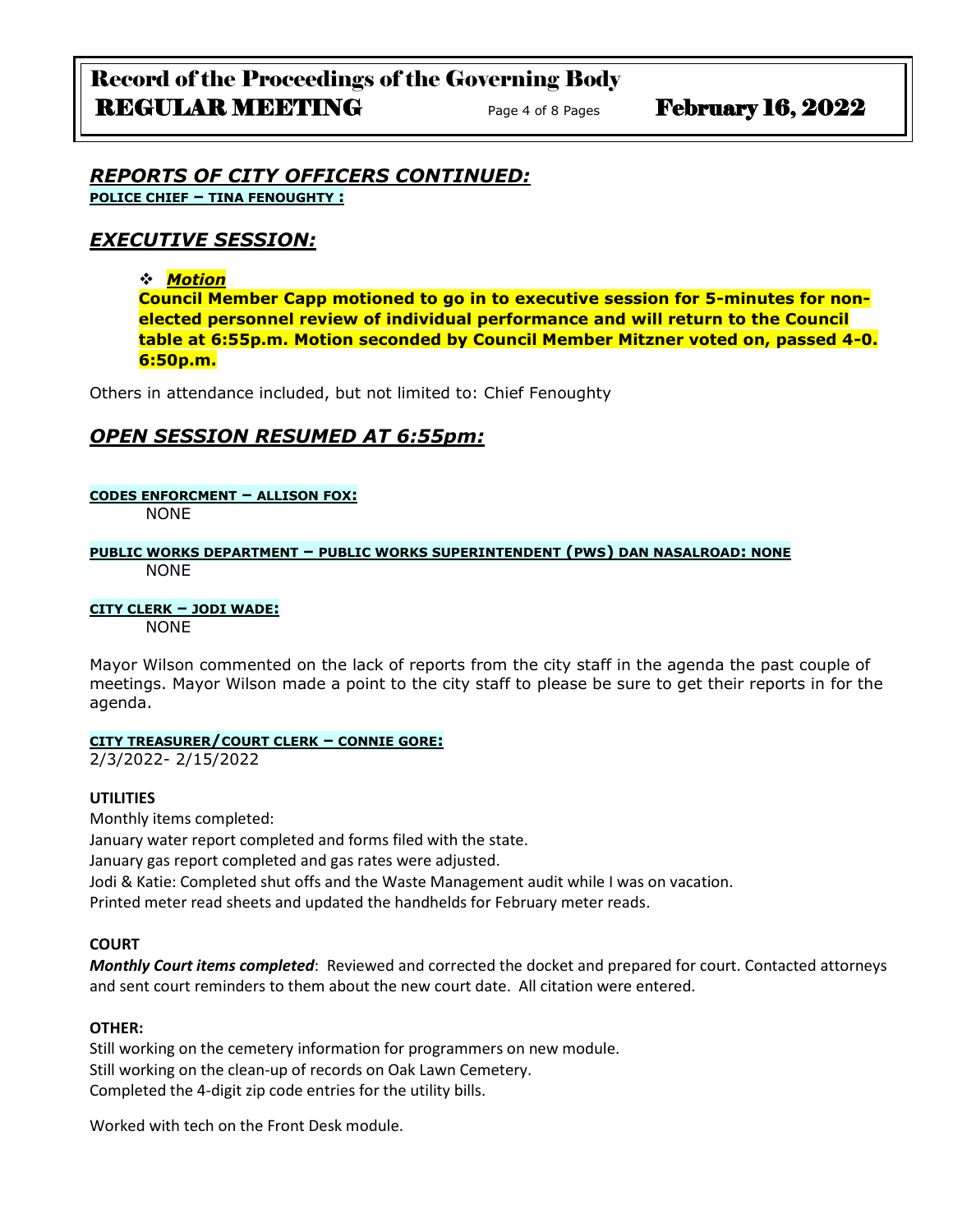# Record of the Proceedings of the Governing Body REGULAR MEETING Page 5 of 8 Pages February 16, 2022

# *COUNCIL COMMITTEE REPORTS:*

### *WATER & GAS -*

Raymond James Financials ran some refunding analysis on the Water GO Bonds Series 2015(a)(b). Would the committee like to review the analysis with CC Wade? The refunding would consist of shortening the term from maturity date of 2055 to either 2045 or 2050. There is a potential for savings in the range of \$223,299 - \$485,370. CC Wade did an analysis using the current water rate and was concerned about meeting the annual payments if something would change in the contracts with the rural water districts. CC Wade presented a proposal from Carl Brown for a rate analysis. CC Wade reviewed the potential changes coming ahead in the next 10 years and asked for the support of a financial analyst to create some models for the Council to review. The mayor and Council will review the proposal from Carl Brown which included four package options. **The proposal will be considered at the next council meeting on March 2, 2022.**

### *STREET –*

Stormwater Master Plan RFQs were received and three companies were interviewed at the special meeting prior to the regular meeting this evening. BG Consultants, Bartlett & West and PEC all participated in the interview sessions.

# *EXECUTIVE SESSION:*

### ❖ *Motion*

**Council Member Mitzner motioned to go in to executive session for 15-minutes for review of data relating to financial affairs or trade secrets of corporations, partnerships and individual proprietorships and will return to the Council table at 7:24 p.m. Motion seconded by Council Member Capp voted on, passed 4-0. 7:09 p.m.**

Others in attendance included, but not limited to: CC Wade, City Attorney Harding and Keith Stoker (via speaker phone).

# *OPEN SESSION RESUMED AT 7:24 pm:*

# *RECESS*

### ❖ *Motion*

**Council Member Capp motioned to take a 3-minute recess for restroom breaks and will return to the Council table at 7:27 p.m. Motion seconded by Council Member Capp voted on, passed 4-0. 7:24 p.m.**

# *OPEN SESSION RESUMED AT 7:27 pm:*

### ❖ *Motion*

**Council Member Mitzner motioned to approve BG Consultants as the engineering firm for the Stormwater Master Plan project. Motion seconded by Council Member Capp voted on, passed 3-1.**

Council Member Curtis thanked all of the firms for submitting an RFQ and those who participated in the interview session for coming to do an in-person interview.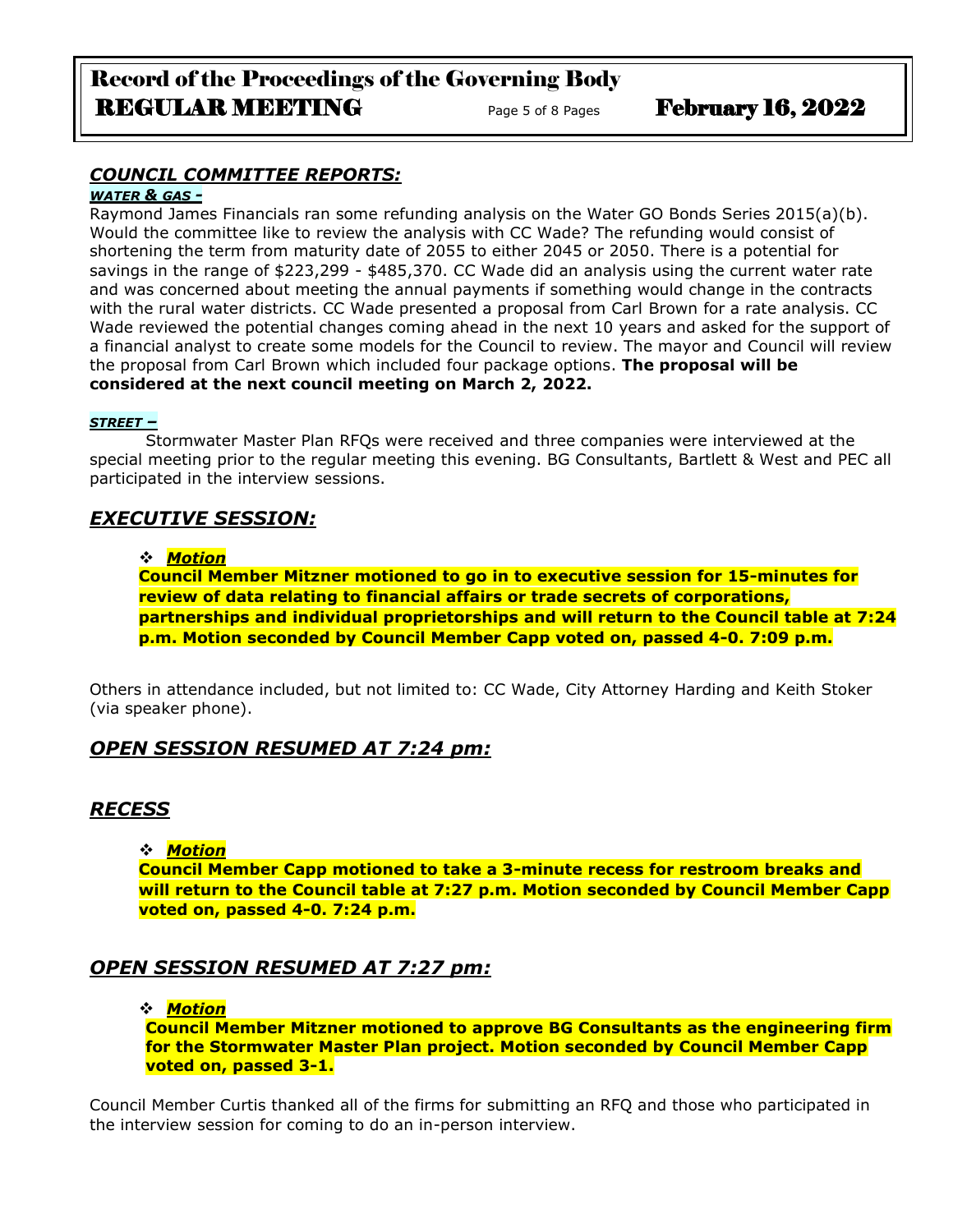### *COUNCIL COMMITTEE REPORTS CONTINUED:*

#### *SEWER-NONE*

#### *PUBLIC SAFETY –*

Guide for Homeowners, Landlords and Tenants (at the table). Utility Clerk Gore has also acquired a copy of the landlord license policy and program for Pleasanton, KS and Osawatomie, KS. The Council discussed putting together a workshop to begin the process of working on a program for the City of La Cygne. **This item was tabled until the next council meeting, March 2, 2022.**

#### *COMMUNITY BUILDING-NONE*

*EMPLOYEE RELATIONS & TRAINING-NONE*

#### *CEMETERY – NONE*

#### *PARK-*

Council Member Brenneman reminded CC Wade to update the meeting board outside of the city hall with the new time and date for the park board meetings.

# *SPECIAL COMMITTEE REPORTS:*

*EMERGENCY MANAGEMENT -NONE*

*CHAMBER OF COMMERCE –NONE*

### *PLANNING & ZONING COMMISSION (PZC) –*

Completed review of community survey questions. The survey will be mailed out this week and will also be available on the City's website, Facebook page, and at the businesses around town. The first community workshop will be held at the La Cygne Library on March 22, 2022 at 6:00pm. The Planning & Zoning Commission, by motion, changed the meeting day and time to the second Wednesday of each month at 6:00pm at the La Cygne Community Building.

### *UNFINISHED BUSINESS:*

### **307 SWAN STREET – PROPERTY OWNED BY LINCOLN TOWNSHIP**

Property owned by Lincoln Township. City Attorney Harding discussed concerns with the drafted building storage agreement and would like to revise some sections.

### ❖ *Motion*

#### **Council Member Mitzner motioned for City Attorney Harding to review and revise the building storage agreement and to discuss with PWS Nasalroad. Motion seconded by Council Member Curtis voted on, passed 4-0.**

#### **INSTALLATION OF ELECTRICAL POWER AT THAYER PARK**

Installation of an electrical pedestal in Thayer Park to provide power at the small shelter during Halloween and Christmas. The Chamber of Commerce was in agreement to at least take a look at what the cost would be to set up electricity for the park. CC Wade will get an estimate from Evergy. Council Member Capp asked if it was necessary to contact Evergy and CC Wade indicated in order to come off from the transformer we would need to reach out to Evergy.

#### **RESOLUTION OF THE CITY OF LA CYGNE REGARDING EMPLOYEE SAFETY PRACTICES AND PROCEDURES FOR COVID-19.**

CC Wade is still working on a draft.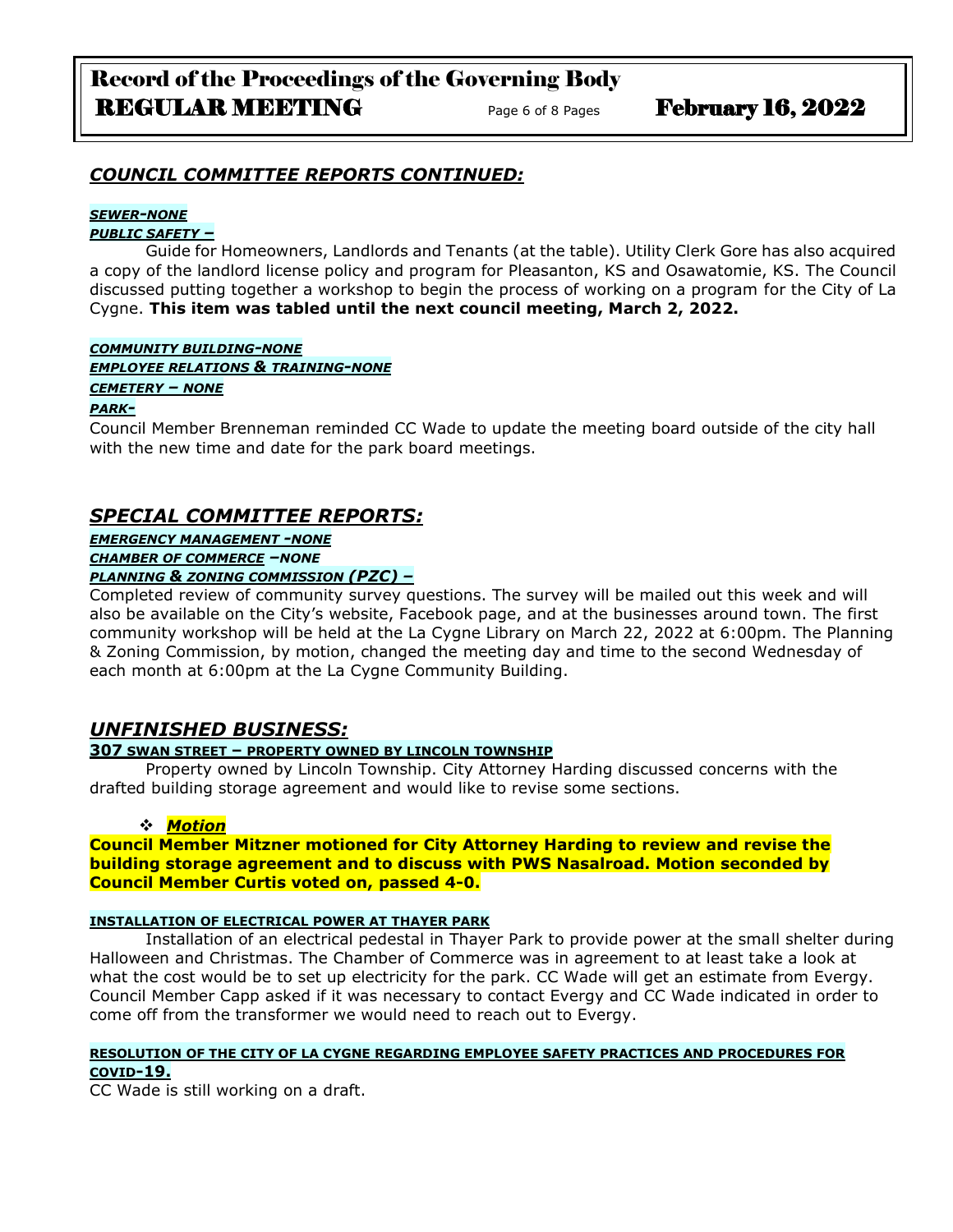### *NEW BUSINESS:*

**RESIGNATION LETTER FROM JEFF FULK, PLANNING & ZONING COMMISSION MEMBER**

Mayor Wilson read the resignation letter from Jeff Fulk. Council Member Curtis asked for a thank-you card to be sent to Jeff Fulk for his years of service.

### ❖ *Motion*

**Council Member Capp motioned to accept the resignation letter from Jeff Fulk effective February 1, 2022. Motion seconded by Council Member Mitzner voted on, passed 4-0.**

**WORKSHOP TO REVIEW CHAPTER IV. BUILDING AND CONSTRUCTION, ARTICLE 2. DANGEROUS AND UNFIT STRUCTURES, SECTION 4-201 THROUGH 4-213 AND ARTICLE 4. MOBILE HOMES AND MOBILE HOME PARKS, SECTION 4-401 THROUGH 4-413, AS WELL AS CHAPTER VII. HEALTH AND WELFARE, ARTICLE 7. MINIMUM HOUSING CODE, SECTION 7-701 THROUGH 7-719.**

### ❖ *Motion*

**Council Member Mitzner motioned for a council workshop on February 23, 2022 from 6pm – 8pm at the La Cygne Community Building for the purpose of reviewing Chapter IV, Article 2 and 4 and Chapter VII, Article 7. Motion seconded by Council Member Capp voted on, passed 4-0.**

# *EXECUTIVE SESSION:*

❖ *Motion* 

**Council Member Capp motioned to go in to executive session for 5-minutes for nonelected personnel matter exception for review applications for a part-time office assistant and will return to the Council table at 7:53 p.m. Motion seconded by Council Member Stoker voted on, passed 4-0. 7:48 p.m.**

Others in attendance included, but not limited to: CC Wade

# *OPEN SESSION RESUMED AT 7:53 pm:*

# *OTHER BUSINESS:*

### ❖ *Motion*

**Council Member Capp motioned to hire April Powell at \$12 per hour for the position of part-time office assistant to start upon completion of a pre-employment physical and drug screening. Motion seconded by Council Member Mitzner voted on, passed 4-0.**

# **NOTES AND COMMUNICATIONS TO COUNCIL:**

A] Planning & Zoning meeting minutes 12/2/2021 and 1/27/2022.

# **GOVERNING BODY REMARKS:**

None